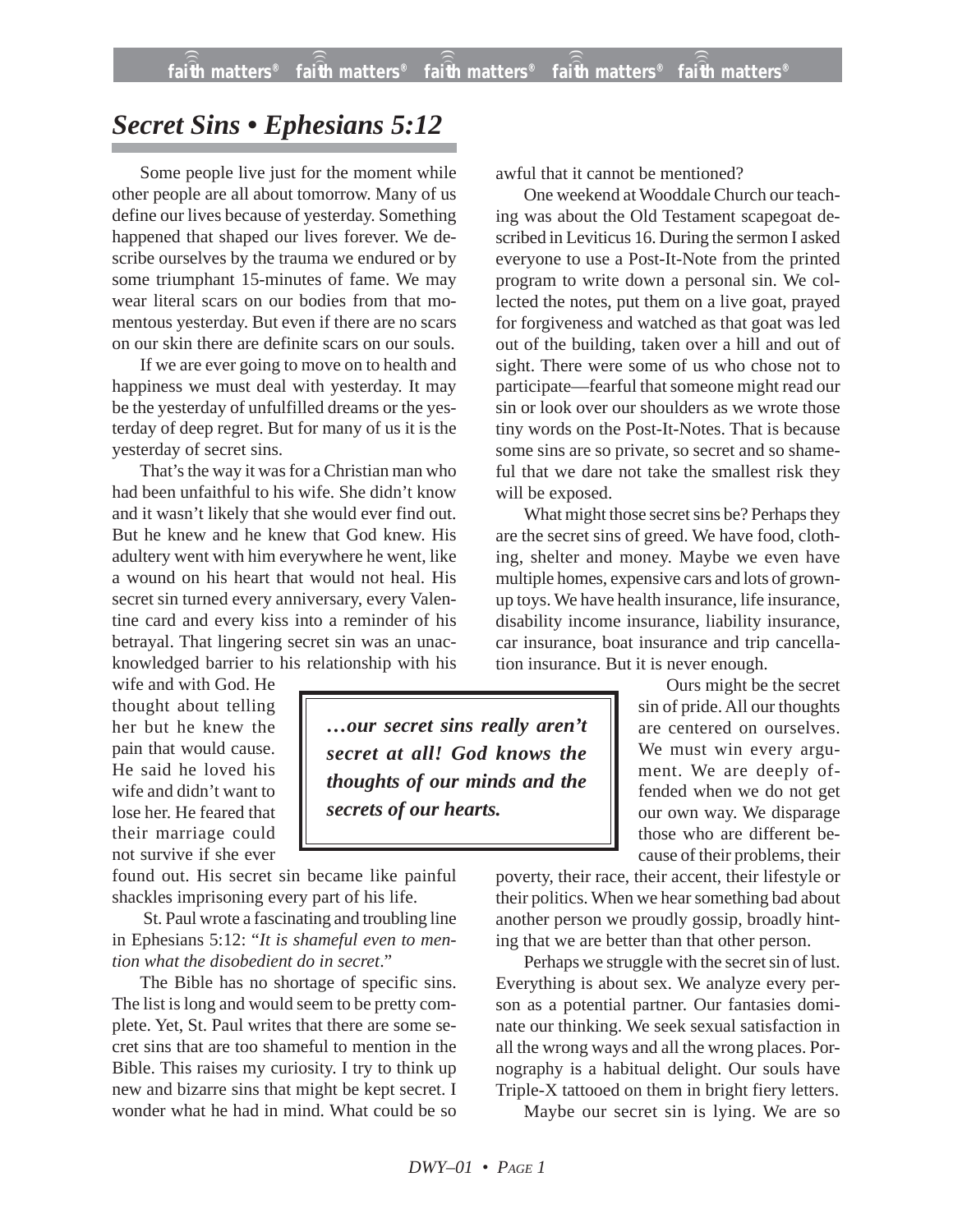## **faith matters® faith matters® faith matters® faith matters® faith matters®** ))) ))) ))) ))) )))

skilled that those closest to us think we are telling the truth. We do everything possible to make ourselves look good. We make up stories or exaggerate in order to deceive. We avoid taking responsibility for our own failures and weaknesses manipulating the truth to subtly place all the blame on others.

Jesus said in Matthew 15:19, *"Out of the heart come evil thoughts, murder, adultery, sexual immorality, theft, false testimony, slander."*

What is your secret sin? I am not asking you to tell me, but are you willing to tell yourself? Not to trigger guilt, but to identify a problem. What have you done that you have never told anyone else? What is so shameful that you would be embarrassed if your closest friends found out? What would you never write in your private journal? What is it that you want to take into the grave as your own personal secret forever?

Secret sins can have frightening power over our lives. They cause us to live a lifetime of secret guilt and constant fear of others finding out. In their extreme, secret sins can destroy our relationships and damage every part of our lives.

When the nation of Israel left Egypt to enter their Promised Land God gave the army a great victory over the city-state of Jericho. The next battle was against the far smaller and weaker city of Ai; but the people of Israel suffered a humiliating defeat. It quickly became apparent that God had withdrawn his blessing from the Israelites. One of the leaders in the army of Israel was a man named Achan who had stolen clothes, silver and gold. He kept his sin secret by burying the loot in the ground under his tent.

You can read the whole story for yourself in Joshua 7 of the Old Testament. The point is that one secret sin brought defeat to an entire nation.

Let us never think that our secret sins don't matter. They can impact our families, our friends, our churches and our nation. It is sobering to realize that my secret sin can cause God to withdraw his blessing from others. It is the power of secret sin.

King David had more than one secret sin. He seduced his next-door neighbor and had her husband killed when she became pregnant. This was

compounded, like many secret sins, when he tried to cover it up and keep it a secret. In Psalm 32:3- 4 he has some telling words to describe what happened inside of him when his sins were secret: "*When I kept silent, my bones wasted away through my groaning all day long. For day and night your hand was heavy upon me; my strength was sapped as in the heat of summer."*

Secret sins sap our strength. Secret sins distance us from God. Secret sins reduce God's blessing. Secret sins impact many others.

So, what are we secret sinners supposed to do? The whole reason we've kept our sins secret is because they are so bad and embarrassing and because we may even like our secret sins so much that we are reluctant to let go. But, if we hold on to our secret sins we make matters even worse.

The path to forgiveness and freedom begins with the realization that our secret sins really aren't secret at all! God knows the thoughts of our minds and the secrets of our hearts. He tells us in Hebrews 4:13, *"Nothing in all creation is hidden from God's sight. Everything is uncovered and laid bare before the eyes of him to whom we must give account."*

Let me outline a simple step-by-step path to forgiveness and freedom. However, in presenting a list like this it can sound like I am trivializing something very serious. For many of us it is not an easy path to travel. Our secret sins are so deeply imbedded in our lives that they can be extremely difficult to overcome.

The first step is to identify the secret sin. According to Ephesians 5:10 we are to "*find out what pleases the Lord*." "Lord" means "Boss". Christians are committed to please the Boss. Sin is anything the Boss disapproves. So, ask yourself the simple question, "Does this please the Lord?"

The second step is to shine the light. In Ephesians 5:13 we read, " . . . *everything exposed by the light becomes visible*." The light is Jesus and the Bible. This is like putting our lives under a very bright light to expose what is right and wrong. Sin hates the light of Jesus. Listen to the way Jesus explained it in John 3:19-20: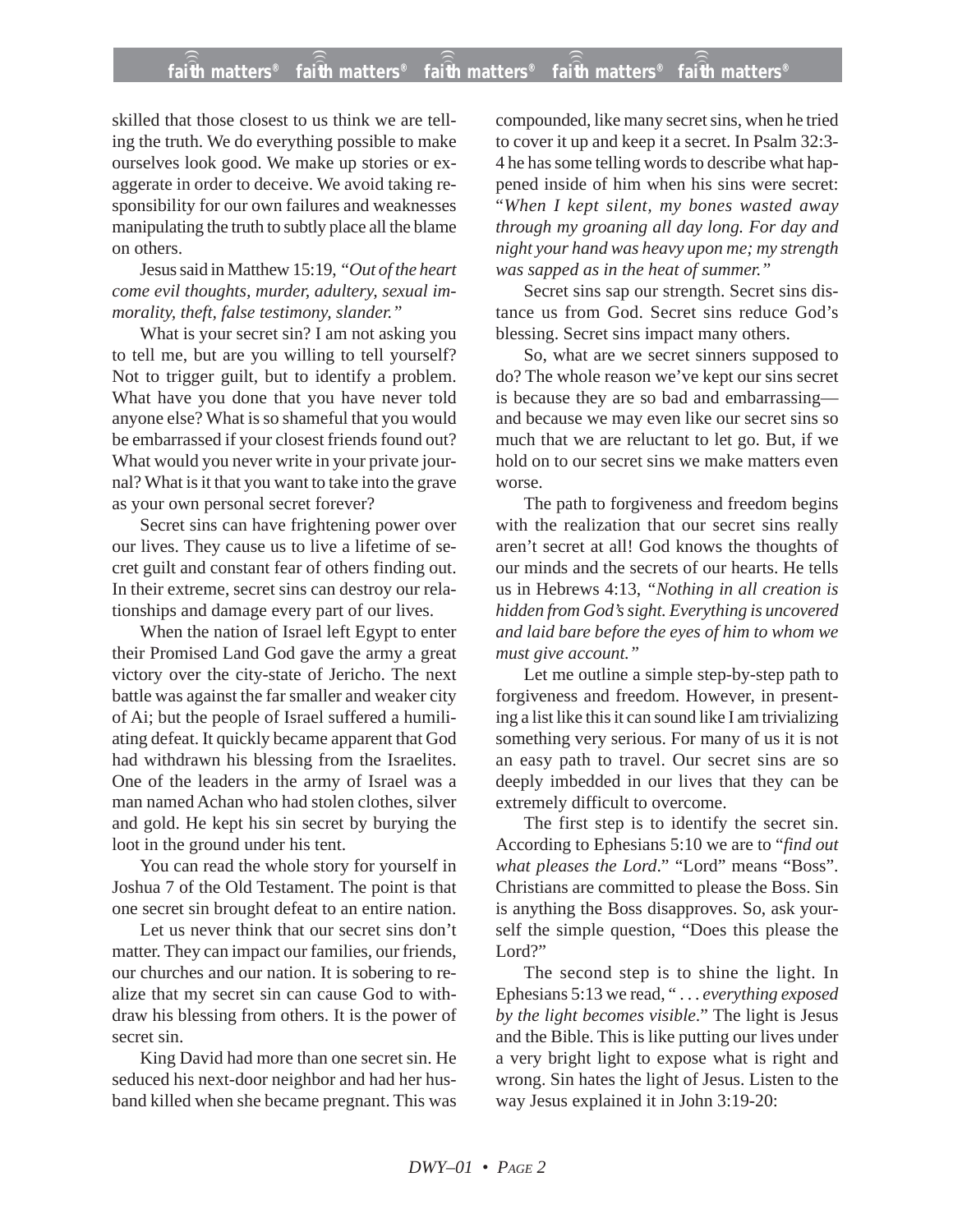*This is the verdict: Light has come into the world, but men loved darkness instead of light because their deeds were evil. Everyone who does evil hates the light, and will not come into the light for fear that his deeds will be exposed.*

Think of it this way. When you go to the airport you know your luggage will be screened. If you have secret weapons like handguns, knives, hand grenades and rocket launchers you take them out of your luggage before you go. If you don't, the x-ray light will find out what you have and the security people will take your secret weapons from you. We even check our luggage for penknives and nail files.

The light of Jesus is more powerful than the equipment at any airport checkpoint. Just the realization of being exposed to his brilliance is motivation to dump our secret sins. If we don't he will expose them so we can get rid of them.

Step number three is to confess the sin. The Bible teaches the enormous power of confession. Tell God and tell someone else.

Listen carefully! This is powerful, transforming truth we are talking about. God promises that if we will admit our sin to him and genuinely repent he will forgive absolutely any sin. God will forever forgive the worst and most secret sin.

However, getting sin into the light may also require telling a trusted Christian friend. It is part of getting the sin out into the light!

In a Calvin and Hobbes cartoon Calvin says to his tiger friend Hobbes:

> "I feel bad that I called Susie names and hurt her feelings. I'm sorry I did it."

> "Maybe you should apologize to her," Hobbes recommends.

> Calvin thinks about that and says, "I keep hoping there's a less obvious solution"

David Morrison in his book *Beyond Gay* writes:

> My first counselor wore John Lennon glasses, jeans, and a thick sweater with a

collar that cradled his inscrutable face. During the first three 90-minute sessions, he didn't say anything except to ask, quietly, "So how can I help you?"

He was the first person I told about the same-sex attraction in my life. "I think I'm a homosexual," I blurted at the beginning of the second session. There, I'd said it. Silence. I looked up at him and he didn't say anything. His face registered neither approval nor disgust.

"Well," he finally said, "go on."

My life's revolution started in that nondescript office. I had carried this huge, unbearable secret and denied it even to myself for many years . . . ."

Now, years later, this is one of the only things upon which advocates for same-sex activity and I agree: life is far better outside the closet than in it. The power the attraction holds over life drops sharply when we first admit its existence to ourselves and then to at least one other person whom we trust and know loves and supports us.

Author Lee Strobel tells about a baptismal service when people were invited to write their sins on a piece of paper, come to the plat-

*God promises that if we will admit our sin to him and genuinely repent he will forgive absolutely any sin.*

form and pin the paper on a large wooden cross and then receive Christian baptism. Strobel reports a letter written by a woman who was baptized in that service:

I remember my fear. In fact, it was the most fear I remember in my life. I wrote as tiny as I could on that piece of paper the word *abortion*. I was so scared someone would open the paper and read it and find out it was me. I wanted to get up and walk out of the auditorium during the service, the guilt and fear were that strong.

When my turn came, I walked toward the cross, and I pinned the paper there. I was directed to a pastor to be baptized.